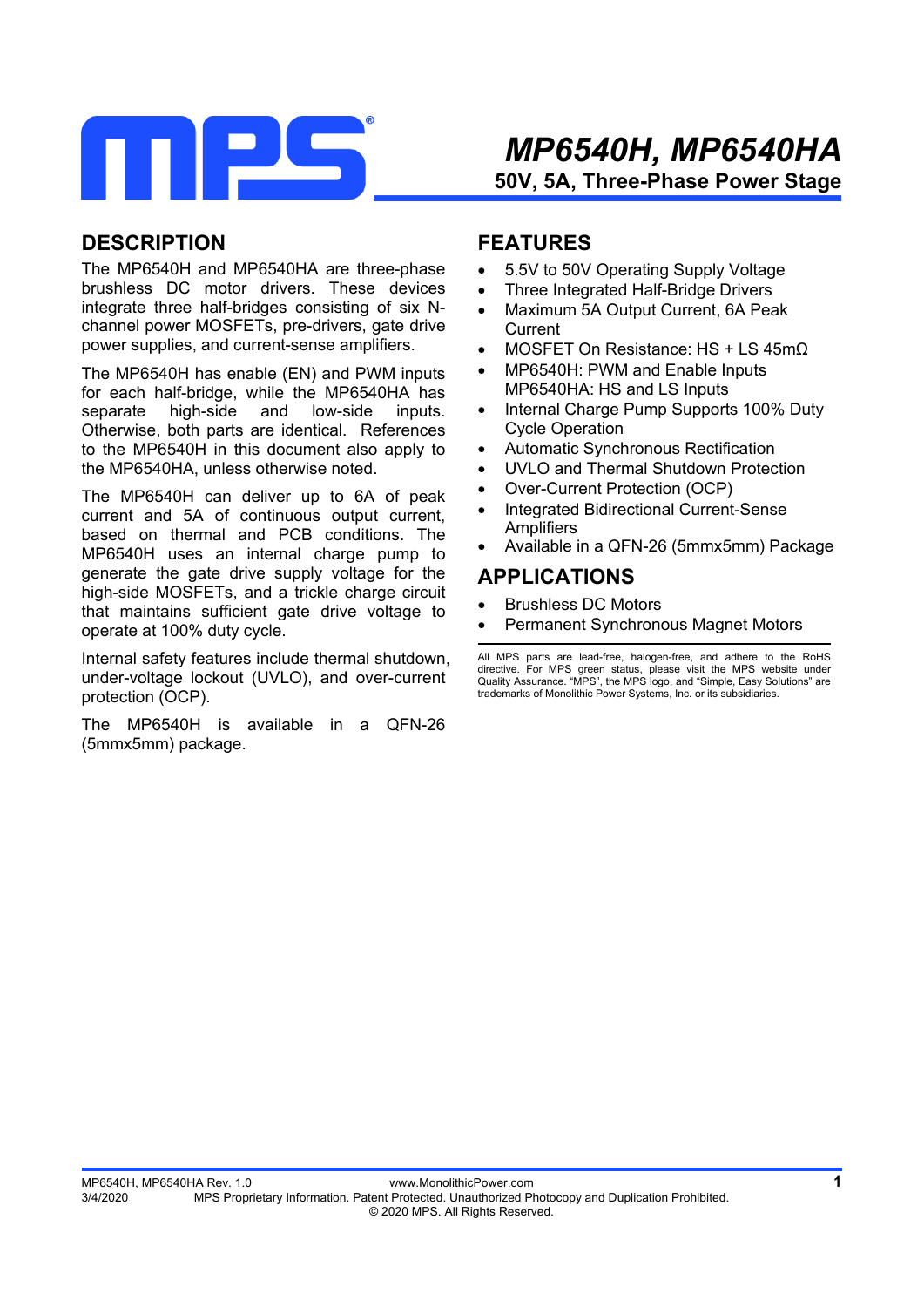

### **TYPICAL APPLICATION**

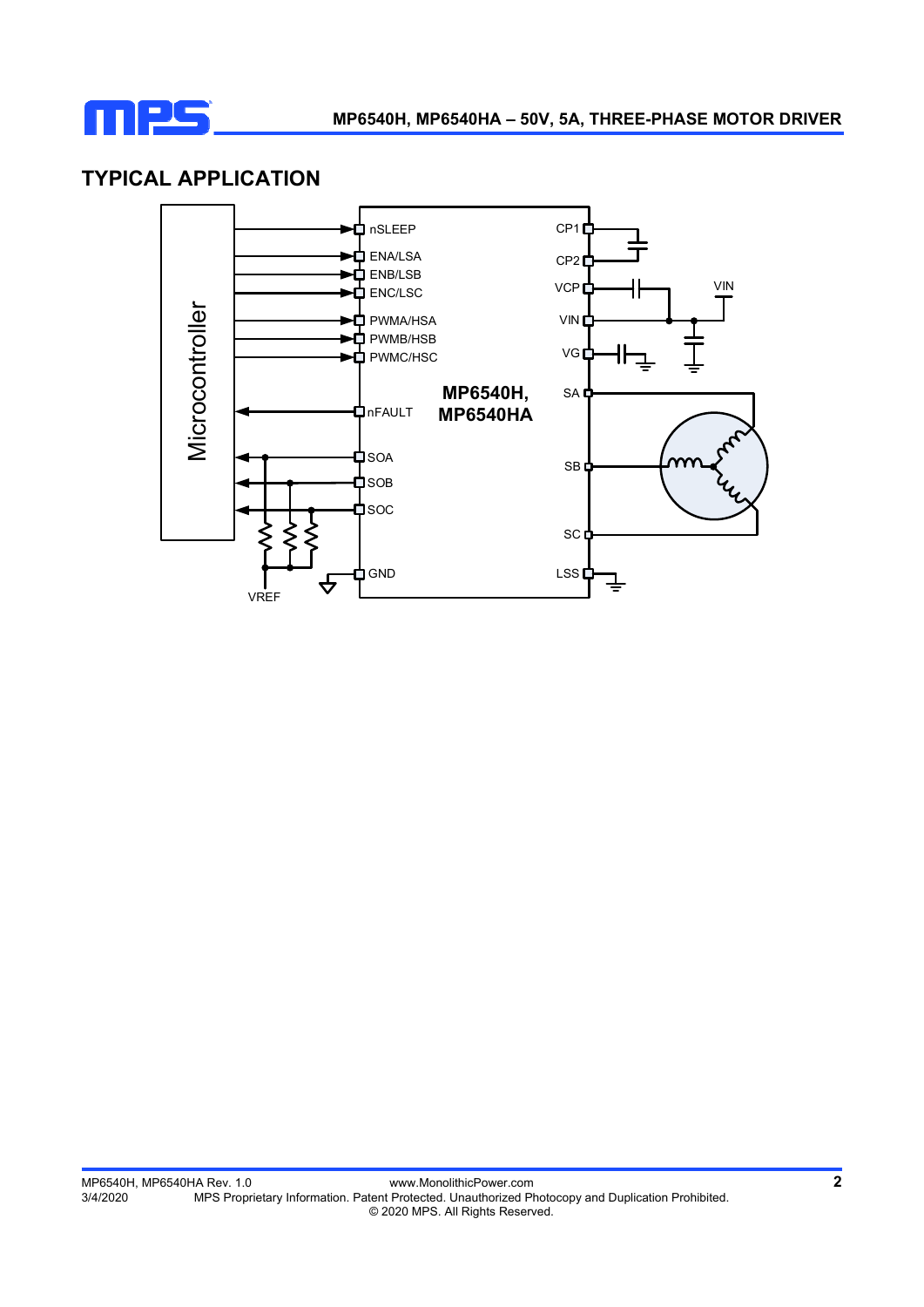

#### **ORDERING INFORMATION**

| <b>Part Number</b> | Package          | <b>Top Marking</b> | <b>MSL Rating</b> |
|--------------------|------------------|--------------------|-------------------|
| MP6540HGU*         | QFN-26 (5mmx5mm) | See Below          |                   |
| MP6540HGU-A**      | QFN-26 (5mmx5mm) | See Below          |                   |

\* For Tape & Reel, add suffix –Z (e.g. MP6540HGU–Z). \*\* For Tape & Reel, add suffix –Z (e.g. MP6540HGU-A–Z).

### **TOP MARKING (MP6540HGU)**

### **TOP MARKING (MP6540HGU-A)**

#### **MPSYYWW**

### **MP6540H**

#### LLLLLLL

MPS: MPS prefix YY: Year code WW: Week code MP6540H: Part number LLLLLLL: Lot number

### **MPSYYWW MP6540H** LLLLLLL Ά

MPS: MPS prefix YY: Year code WW: Week code MP6540H: Part number LLLLLLL: Lot number A: Part number suffix

#### **TOP VIEW TOP VIEW**  SA VIN SB VIN SC SB SA VIN SB VIN SC SB **26 25 22 24 23 26 25 22 24 23**  $\Box$ NFAULT **1** CP2 **21** CP2 **21** NFAULT **1**  $\overline{\phantom{a}}$ NSLEEP CP1  $-\frac{1}{20}$  $\overline{20}$ CP1 NSLEEP **2 2**  $\overline{\phantom{a}}$  $\overline{\phantom{a}}$ ENA  $\overline{\phantom{a}}$ l,  $\overline{\phantom{a}}$  $\overline{\phantom{a}}$ VCP LSA ı **19** VCP  $\overline{1}$ - 1  $\overline{\phantom{a}}$ **19 3 3** ENB GND LSB GND **18 4 18 4** ENC SOC **17** LSC **17** SOC **5 5** PWMA SOB HSA **16 6 6** SOB **16** PWMB HSB **7**  $\overline{\phantom{a}}$ SOA **15 7** SOA **15** VG  $\begin{array}{c} \begin{array}{c} \begin{array}{c} \end{array} \\ \end{array}$ PWMC **8 14** VG HSC **8 9 10 11 12 13 9 10 11 12 13** SA LSS SB LSS SC SA LSS SB LSS SC **MP6540H MP6540HA QFN-26 (5mmx5mm) QFN-26 (5mmx5mm)**

#### **PACKAGE REFERENCE**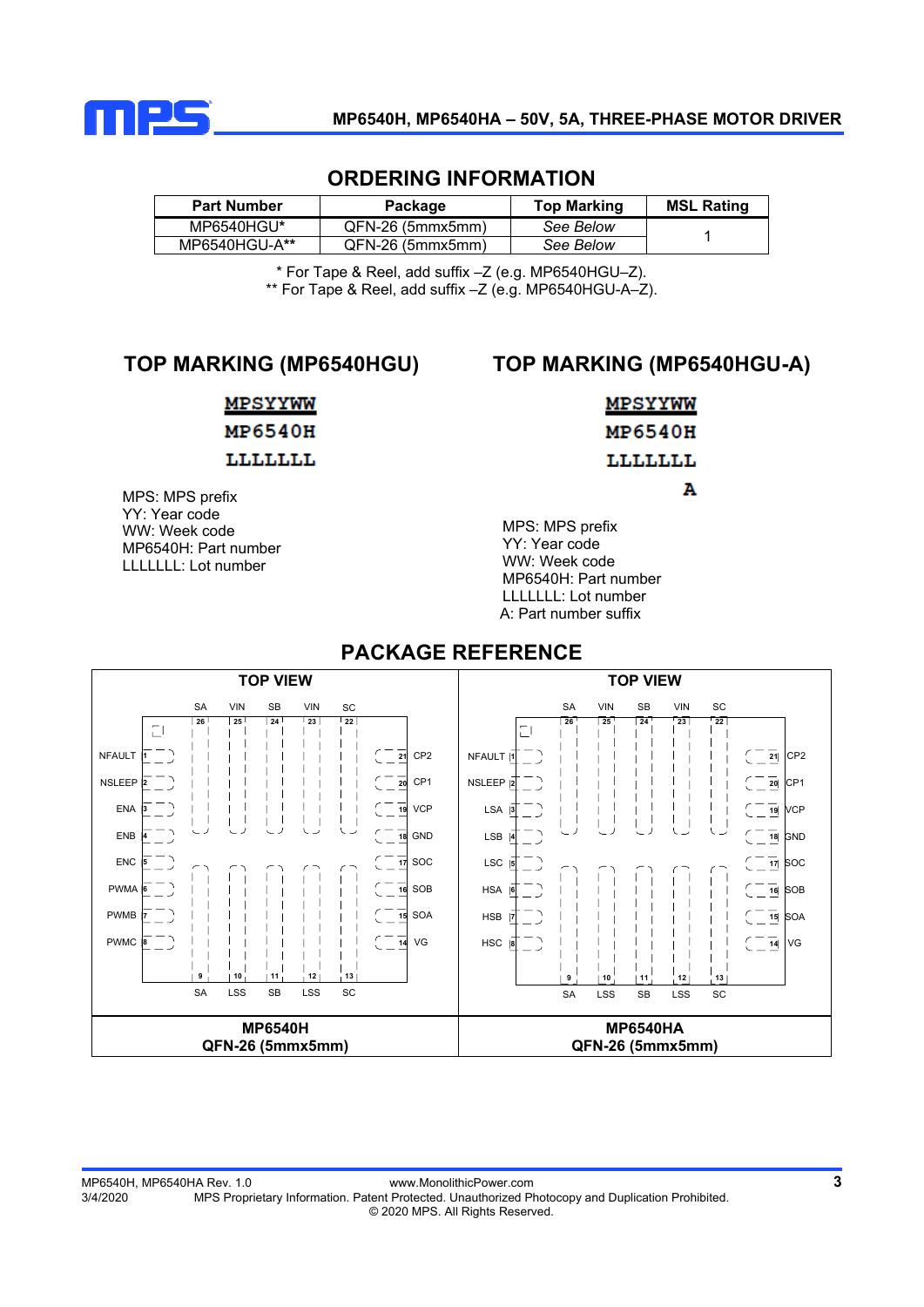

### **PIN FUNCTIONS**

| Pin#             | <b>MP6540H</b>  |            | MP6540HA Description                                                                                                                                                |  |
|------------------|-----------------|------------|---------------------------------------------------------------------------------------------------------------------------------------------------------------------|--|
| $\mathbf{1}$     | <b>nFAULT</b>   |            | Fault indication. nFAULT is an open-drain output. nFAULT is in logic<br>low under fault conditions.                                                                 |  |
| $\overline{2}$   | nSLEEP          |            | Sleep mode input. Drive nSLEEP to logic low to enter low-power sleep<br>mode. Drive nSLEEP to logic high for normal operation. nSLEEP is<br>pulled down internally. |  |
| 3                | <b>ENA</b>      | N/A        | Enable pin for phase A.                                                                                                                                             |  |
|                  | N/A             | <b>LSA</b> | Enable low-side MOSFET for phase A.                                                                                                                                 |  |
| 4                | <b>ENB</b>      | N/A        | Enable pin for phase B.                                                                                                                                             |  |
|                  | N/A             | <b>LSB</b> | Enable low-side MOSFET for phase B.                                                                                                                                 |  |
| 5                | <b>ENC</b>      | N/A        | Enable pin for phase C.                                                                                                                                             |  |
|                  | N/A             | <b>LSC</b> | Enable low-side MOSFET for phase C.                                                                                                                                 |  |
|                  | <b>PWMA</b>     | N/A        | PWM input pin for phase A.                                                                                                                                          |  |
| 6                | N/A             | <b>HSA</b> | Enable high-side MOSFET for phase A.                                                                                                                                |  |
| $\overline{7}$   | <b>PWMB</b>     | N/A        | PWM input pin for phase B.                                                                                                                                          |  |
|                  | N/A             | <b>HSB</b> | Enable high-side MOSFET for phase B.                                                                                                                                |  |
| 8                | <b>PWMC</b>     | N/A        | PWM input pin for phase C.                                                                                                                                          |  |
|                  | N/A             | <b>HSC</b> | Enable high-side MOSFET for phase C.                                                                                                                                |  |
| 9, 26            | <b>SA</b>       |            | Phase A output.                                                                                                                                                     |  |
| 10, 12           | <b>LSS</b>      |            | Low-side MOSFET source connection for Phases A, B, and C. LSS<br>must be connected directly to ground.                                                              |  |
| 11, 24           | <b>SB</b>       |            | Phase B output.                                                                                                                                                     |  |
| 13, 22           | <b>SC</b>       |            | Phase C output.                                                                                                                                                     |  |
| 14               | VG              |            | Low-side gate drive voltage bypass. Connect a 4.7µF, 10V, X7R<br>ceramic capacitor from VG to ground.                                                               |  |
| 15               | <b>SOA</b>      |            | Current-sense output for phase A.                                                                                                                                   |  |
| 16               | <b>SOB</b>      |            | Current-sense output for phase B.                                                                                                                                   |  |
| 17               | SOC             |            | Current-sense output for phase C.                                                                                                                                   |  |
| 18<br><b>GND</b> |                 |            | Ground.                                                                                                                                                             |  |
| 19               | <b>VCP</b>      |            | Charge pump output. Connect a 1µF, 16V, X7R ceramic capacitor from<br>VCP to VIN.                                                                                   |  |
| 20               | CP <sub>1</sub> |            | Charge pump capacitor pins. Connect a 100nF, X7R ceramic capacitor                                                                                                  |  |
| 21               | CP <sub>2</sub> |            | (with a voltage rating that at minimum meets the VIN voltage) between<br>these terminals.                                                                           |  |
| 23, 25           | <b>VIN</b>      |            | Input supply voltage.                                                                                                                                               |  |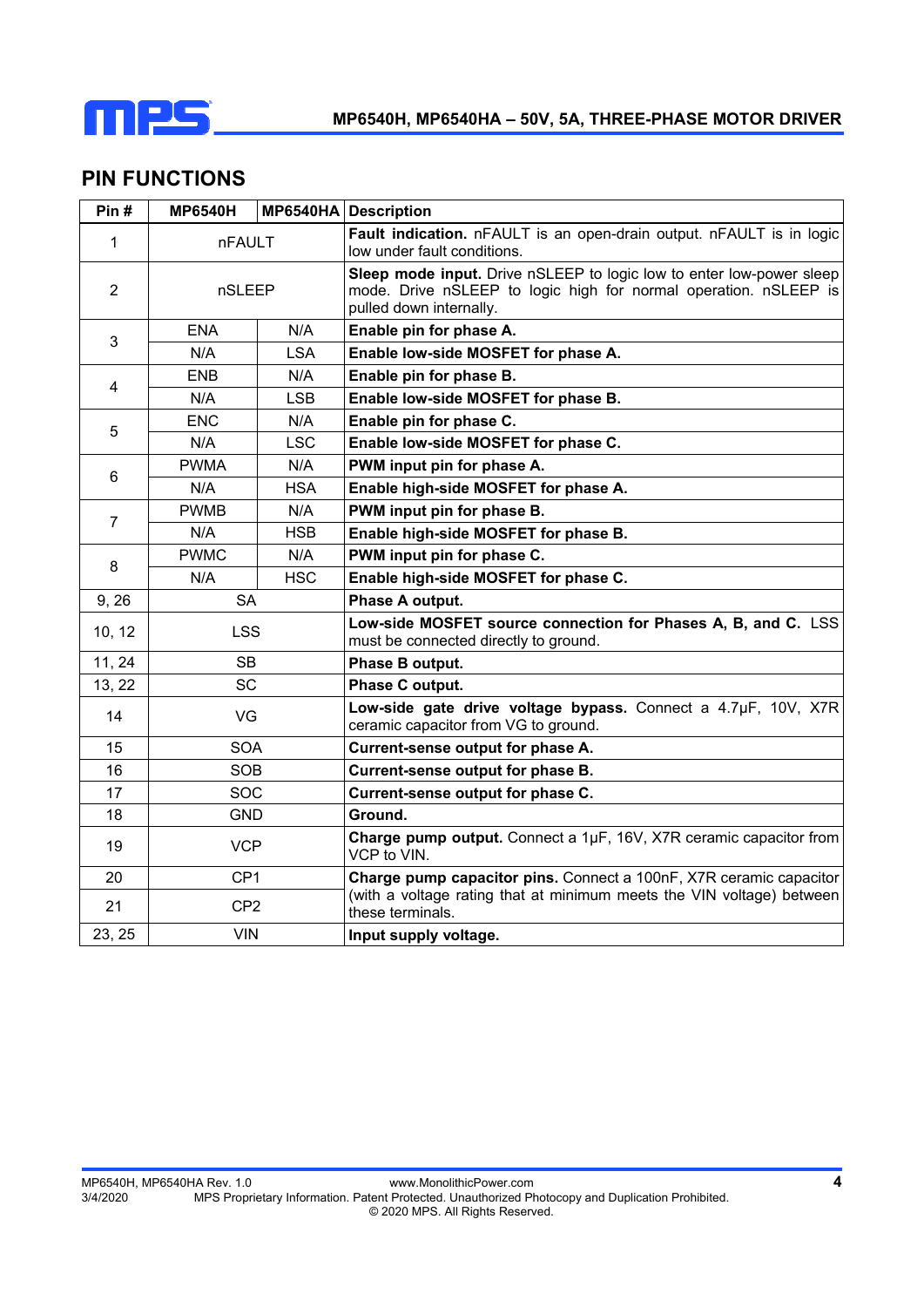

### **ABSOLUTE MAXIMUM RATINGS** (1)

| Input supply voltage $(V_{\text{IN}})$ -0.3V to +60V                |  |
|---------------------------------------------------------------------|--|
|                                                                     |  |
|                                                                     |  |
|                                                                     |  |
| Continuous power dissipation ( $T_A = 25^{\circ}C$ ) <sup>(2)</sup> |  |

| Storage temperature55°C to +150°C |  |
|-----------------------------------|--|
|                                   |  |
| Lead temperature (solder)  260°C  |  |

#### *ESD Rating*

| Human body model (HBM) ±2kV     |  |
|---------------------------------|--|
| Charged device model (CDM) ±2kV |  |

#### *Recommended Operating Conditions* (3)

Input supply voltage (VIN) ................. 5.5V to 50V Operating junction temp  $(T_J)$ .....-40°C to +125°C

*Thermal Resistance* (4) *θJA θJC*

QFN-26 (5mmx5mm)…......…22.4….18.4…°C/W

#### **Notes:**

- 1) Exceeding these ratings may damage the device.
- 2) The maximum allowable power dissipation is a function of the maximum junction temperature,  $T_J$  (MAX), the junction-toambient thermal resistance,  $\theta_{JA}$ , and the ambient temperature, TA. Exceeding the maximum allowable power dissipation will cause excessive die temperature, and the device will go into thermal shutdown.
- 3) The device is not guaranteed to function outside of its operating conditions.
- 4) Measured on JESD51-7, 4-layer PCB.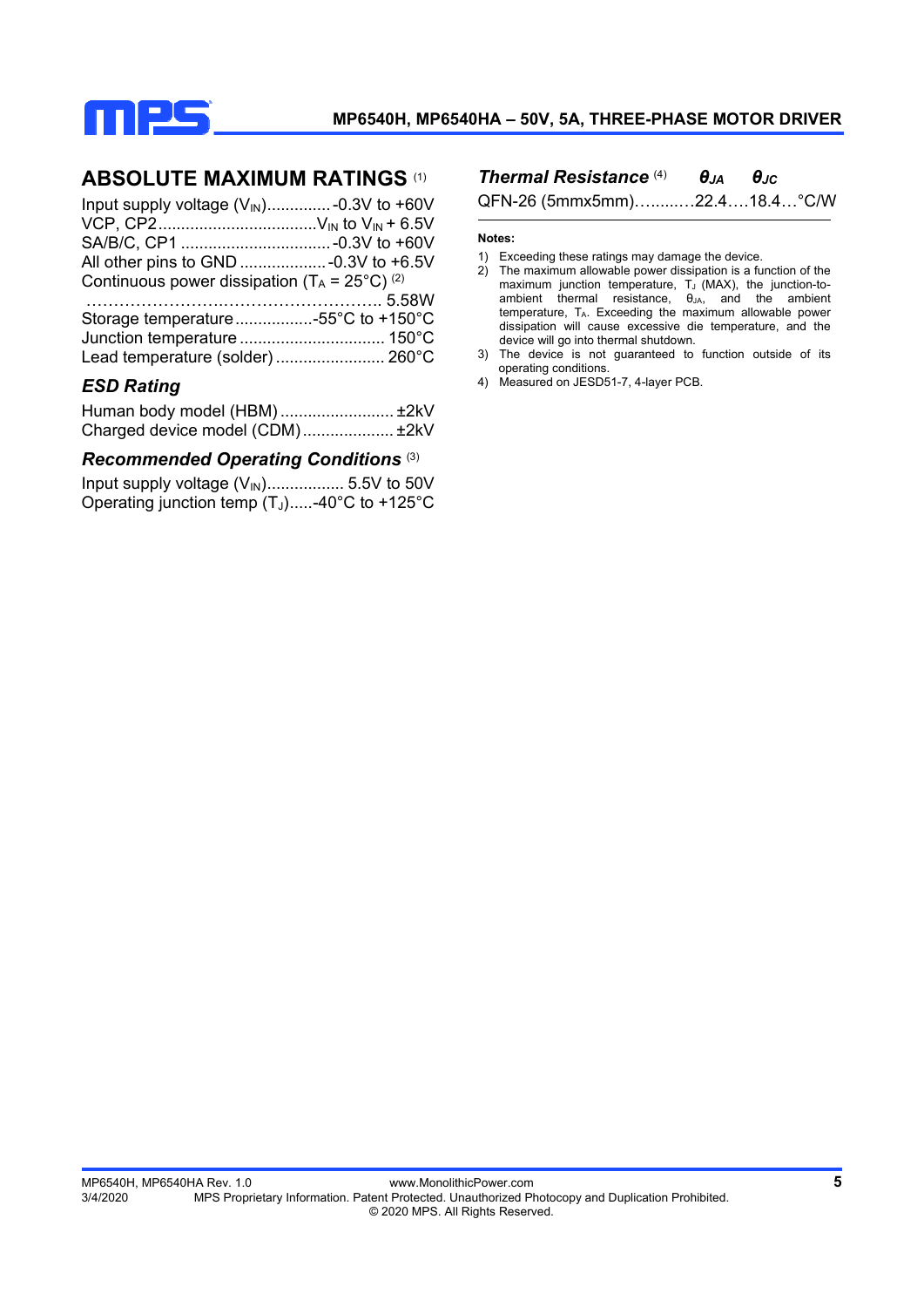

### **ELECTRICAL CHARACTERISTICS**

#### V<sub>IN</sub> = 24V, T<sub>A</sub> = 25°C, LSS = GND = 0V, unless otherwise noted.

| <b>Parameter</b>                              | Symbol                     | <b>Condition</b>                                                                             | Min     | <b>Typ</b>     | Max            | <b>Units</b>   |  |
|-----------------------------------------------|----------------------------|----------------------------------------------------------------------------------------------|---------|----------------|----------------|----------------|--|
| <b>Power Supply</b>                           |                            |                                                                                              |         |                |                |                |  |
| Input supply voltage                          | $\mathsf{V}_{\mathsf{IN}}$ |                                                                                              | 5.5     |                | 50             | $\vee$         |  |
| Quiescent current                             | $I_{\rm Q}$                | $nSLEEP = 1$ , $ENx = 0$                                                                     |         | 0.8            | 1.3            | mA             |  |
|                                               | $I_{SLEEP}$                | $nSLEEP = 0$                                                                                 |         | 0.75           | 3.5            | μA             |  |
|                                               |                            | $nSLEEP = 1$ , $ENx = 1$ ,<br>$PWMx = 20kHz$                                                 |         | $\overline{4}$ | 5.5            | m <sub>A</sub> |  |
| Operation current                             |                            | $nSLEEP = 1$ , $ENx = 1$ ,<br>$PWMx = 50kHz$                                                 |         | 8              | 9.5            | mA             |  |
|                                               |                            | $nSLEEP = 1$ , $ENx = 1$ ,<br>$PWMx = 100kHz$                                                |         | 14             | 16.5           | mA             |  |
|                                               |                            | $nSLEEP = 1$ , $ENx = 1$ ,<br>$PWMx = 200kHz$                                                |         | 25             | 29.5           | mA             |  |
| <b>Control Logic</b>                          |                            |                                                                                              |         |                |                |                |  |
| Input logic low threshold                     | $V_{IL}$                   |                                                                                              | 0.8     |                | 1.45           | V              |  |
| Input logic high threshold                    | V <sub>IH</sub>            |                                                                                              | 1.1     |                | $\overline{2}$ | V              |  |
| Logic input current                           | $\mathsf{In}(H)$           | $V = 5V$                                                                                     |         | 4.7            | 6              | μA             |  |
|                                               | $\mathsf{In}(L)$           | $V = 0V$                                                                                     | $-1$    |                | $+1$           | μA             |  |
| Start-up delay                                | t <sub>PUD</sub>           | At V <sub>IN</sub> rising or nSLEEP rising                                                   | 3       |                | 10             | ms             |  |
| Internal pull-down<br>resistance              | $R_{PD}$                   | All logic inputs                                                                             |         | 1              |                | MΩ             |  |
| nFAULT pull-down Ron<br>(5)                   | $R_{ON(NFAULT)}$           |                                                                                              |         | 27             |                | Ω              |  |
| <b>Protection Circuits</b>                    |                            |                                                                                              |         |                |                |                |  |
| <b>UVLO</b> threshold                         | $V_{UVLO}$                 | $V_{IN}$ rising                                                                              | 4       |                | 5.5            | V              |  |
| <b>UVLO</b> hysteresis                        | $\Delta V_{UVLO}$          |                                                                                              |         | 250            |                | mV             |  |
| HS OCP threshold (5)                          | $I_{\text{OCP(HS)}}$       |                                                                                              | 10      | 13             | 17             | A              |  |
| LS OCP threshold (5)                          | OCP(LS)                    |                                                                                              | 10      | 13             | 17             | A              |  |
| OCP deglitch time (5)                         | tocp                       |                                                                                              |         | 0.4            |                | μs             |  |
| OCP retry time (5)                            | tocr                       |                                                                                              |         | 10             |                | ms             |  |
| Thermal shutdown (5)                          | <b>T</b> <sub>TSD</sub>    |                                                                                              |         | 150            |                | $^{\circ}C$    |  |
| Thermal shutdown<br>hysteresis <sup>(5)</sup> | $\Delta$ T <sub>TSD</sub>  |                                                                                              |         | 25             |                | $^{\circ}C$    |  |
| <b>Current Sense</b>                          |                            |                                                                                              |         |                |                |                |  |
| Current-sense ratio                           |                            | LS-FET current = $\pm 3A$                                                                    | 1/10500 | 1/9200         | 1/7800         | A/A            |  |
| Current-sense output                          |                            | LS-FET current = 1A                                                                          | 103     | 114            | 125            | μA             |  |
| current                                       |                            | LS-FET current = -1A                                                                         | 103     | 114            | 125            | μA             |  |
| Current-sense output                          |                            | Sink or source 0.25A into Sx                                                                 | 0       |                | 5.5            | V              |  |
| voltage swing                                 |                            | pin                                                                                          |         |                |                |                |  |
| Output                                        |                            |                                                                                              |         |                |                |                |  |
| HS-FET on resistance                          | Row(HS)                    | $I_{OUT} = 1A$ , $T_J = 25^{\circ}C$<br>$I_{OUT} = 1A$ , T <sub>J</sub> = $125^{\circ}$ C    |         | 25<br>32       | 29             |                |  |
| <b>LS-FET on resistance</b>                   | Row(LS)                    | $I_{\text{OUT}} = 1A$ , $T_J = 25^{\circ}C$<br>$\overline{IoU}$ = 1A, T <sub>J</sub> = 125°C |         | 20<br>26       | 23.5           | mΩ             |  |
| Output rise time                              |                            | $I_{\text{OUT}} = 1A$                                                                        |         | 0.33           |                | V/ns           |  |
| Output fall time                              |                            | $I_{\text{OUT}} = 1A$                                                                        |         | 0.32           |                | V/ns           |  |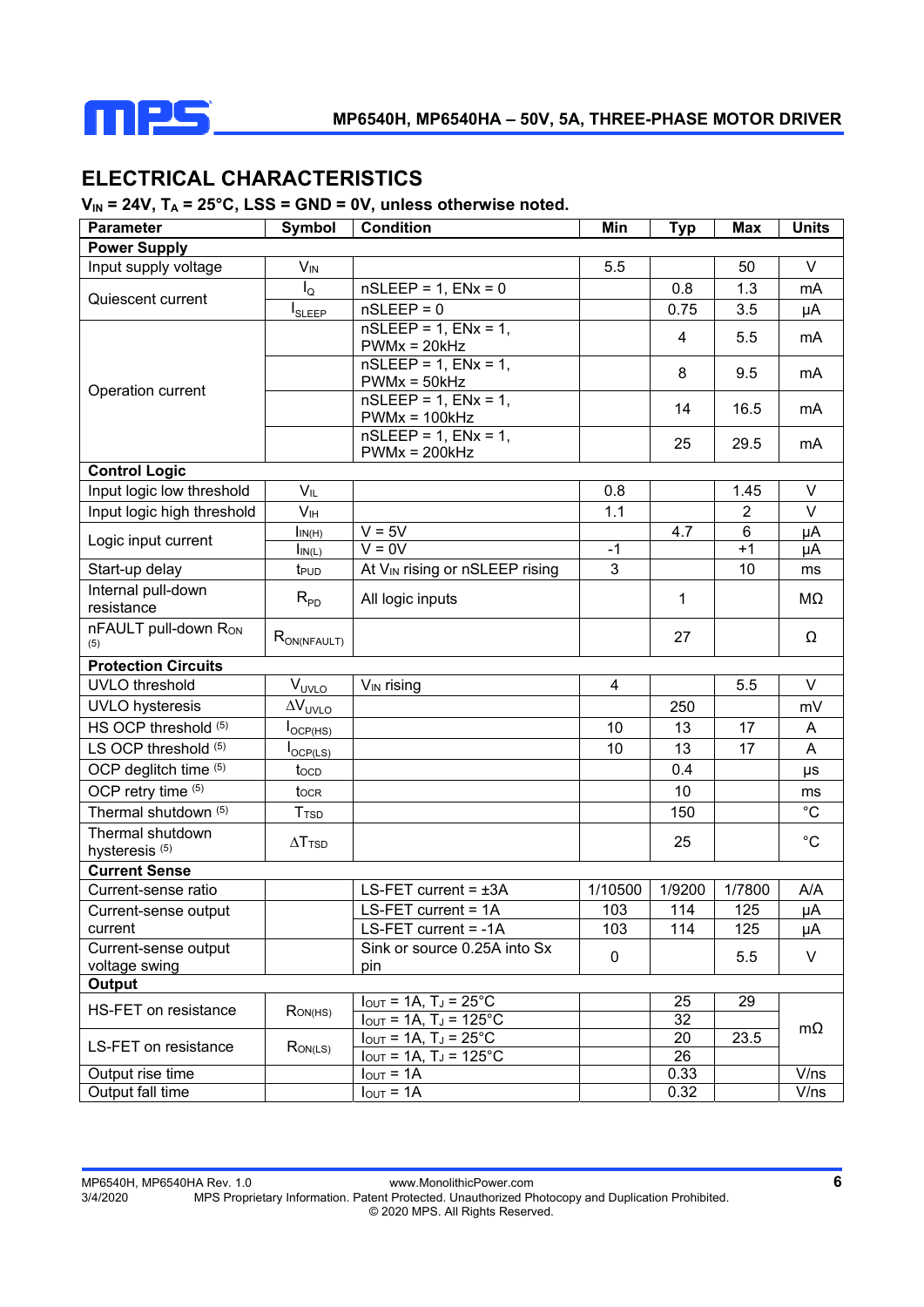

### **ELECTRICAL CHARACTERISTICS** *(continued)*

#### V<sub>IN</sub> = 24V, T<sub>A</sub> = 25°C, LSS = GND = 0V, unless otherwise noted.

| <b>Parameter</b>                    | <b>Symbol</b>              | <b>Condition</b> | Min | Тур                      | Max | <b>Units</b> |
|-------------------------------------|----------------------------|------------------|-----|--------------------------|-----|--------------|
| <b>Charge Pump</b>                  |                            |                  |     |                          |     |              |
| Charge pump output<br>voltage       | $\mathsf{V}_{\mathsf{CP}}$ |                  |     | V <sub>IN</sub> +<br>5.5 |     |              |
| V <sub>CP</sub> switching frequency | TCP                        |                  |     | 196                      |     | kHz          |

**Note:** 

5) Guaranteed by design.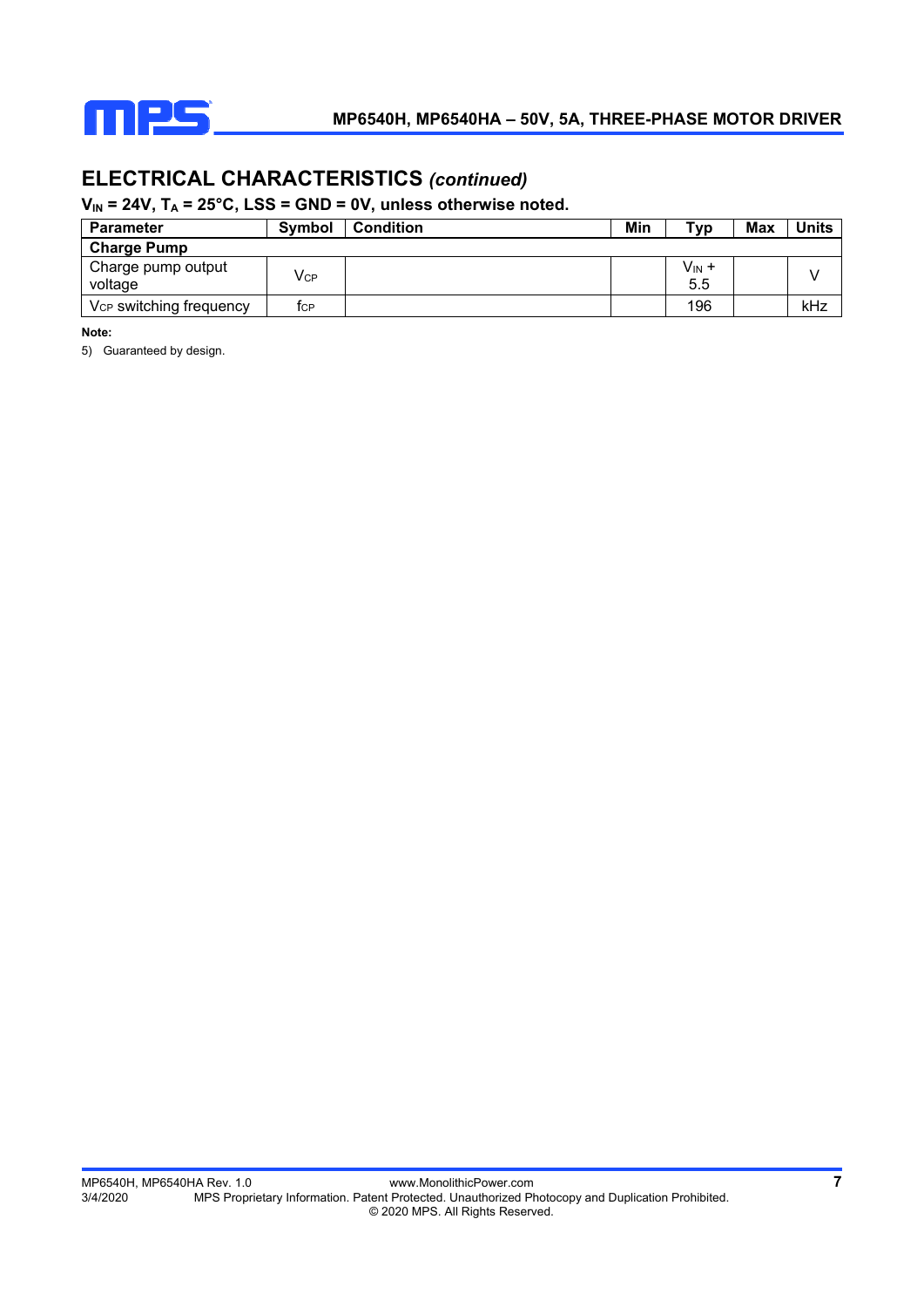

### **TYPICAL CHARACTERISTICS**

**VIN = 24V, TA = 25°C, LSS = GND = 0V, unless otherwise noted**











**Phase C Current-Sense Ratio vs. Temperature** 



MP6540H, MP6540HA Rev. 1.0 www.MonolithicPower.com **8** MPS Proprietary Information. Patent Protected. Unauthorized Photocopy and Duplication Prohibited. © 2020 MPS. All Rights Reserved.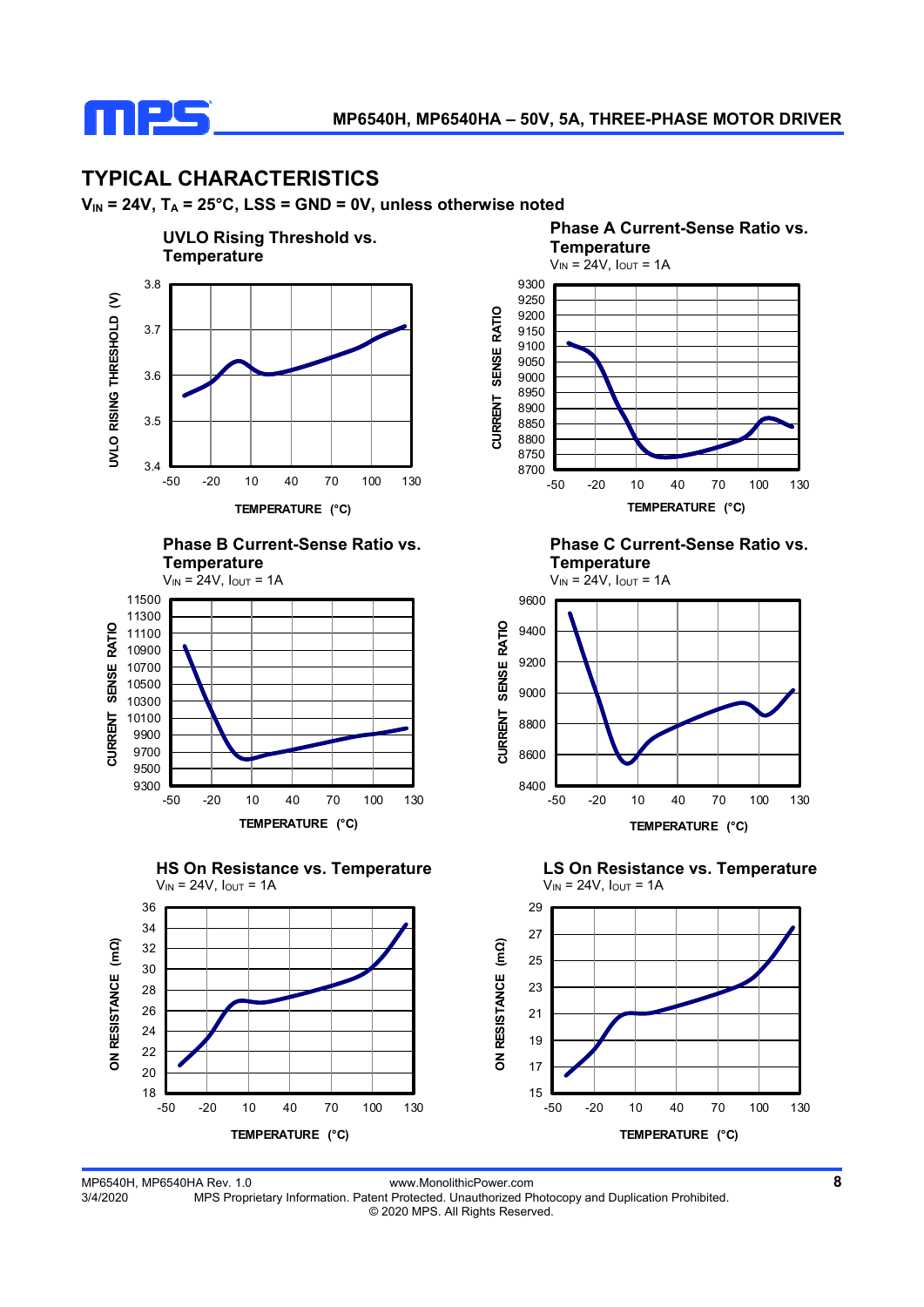

# **TYPICAL CHARACTERISTICS** *(continued)*

### **VIN = 24V, TA = 25°C, LSS = GND = 0V, unless otherwise noted**

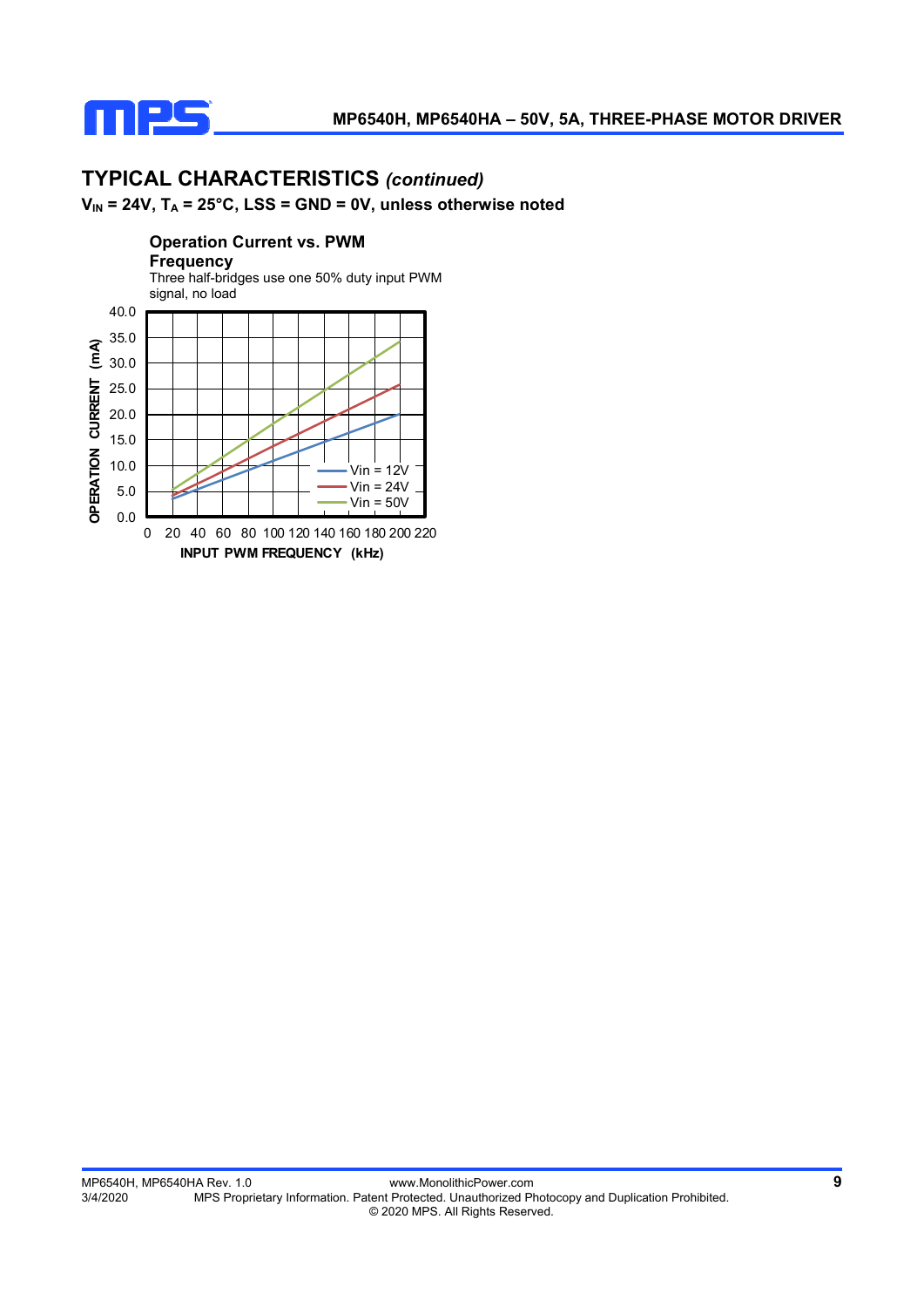

### **TYPICAL PERFORMANCE CHARACTERISTICS**

V<sub>IN</sub> = 24V, V<sub>REF</sub> = 5V, phase A switching with 20kHz frequency, phase B LS on, phase C disabled, **current-sense resistor divider = 5kΩ, resistor and inductor load: R = 5Ω, L = 1mH/phase with**  star connection,  $T_A = 25^\circ \text{C}$ , unless otherwise noted.



MP6540H, MP6540HA Rev. 1.0 www.MonolithicPower.com **10** MPS Proprietary Information. Patent Protected. Unauthorized Photocopy and Duplication Prohibited. © 2020 MPS. All Rights Reserved.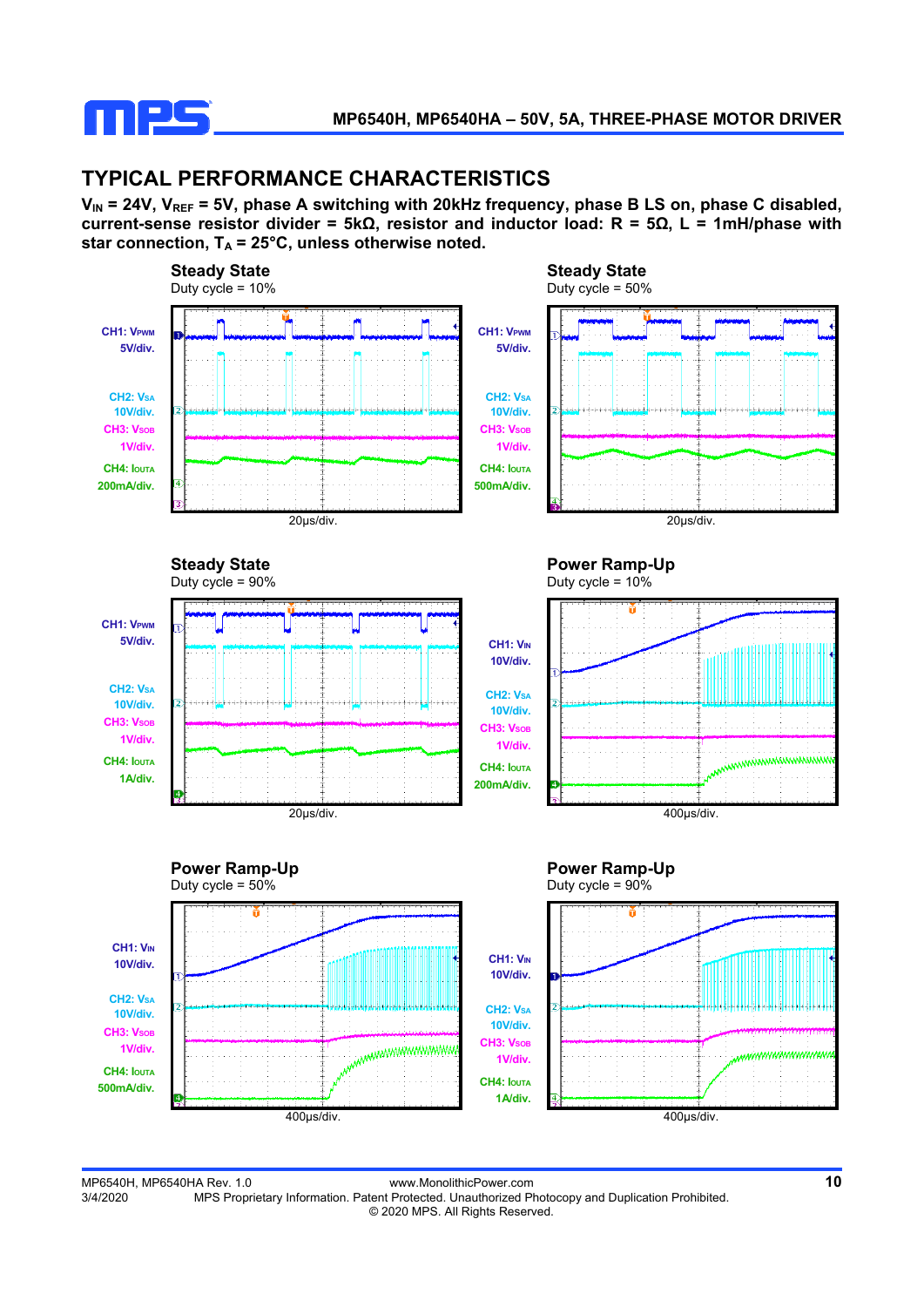

### **TYPICAL PERFORMANCE CHARACTERISTICS** *(continued)*

V<sub>IN</sub> = 24V, V<sub>REF</sub> = 5V, phase A switching with 20kHz frequency, phase BLS on, phase C disabled, **current-sense resistor divider = 5kΩ, resistor and inductor load: R = 5Ω, L = 1mH/phase with**  star connection,  $T_A = 25^\circ \text{C}$ , unless otherwise noted.



MP6540H, MP6540HA Rev. 1.0 www.MonolithicPower.com **11** MPS Proprietary Information. Patent Protected. Unauthorized Photocopy and Duplication Prohibited. © 2020 MPS. All Rights Reserved.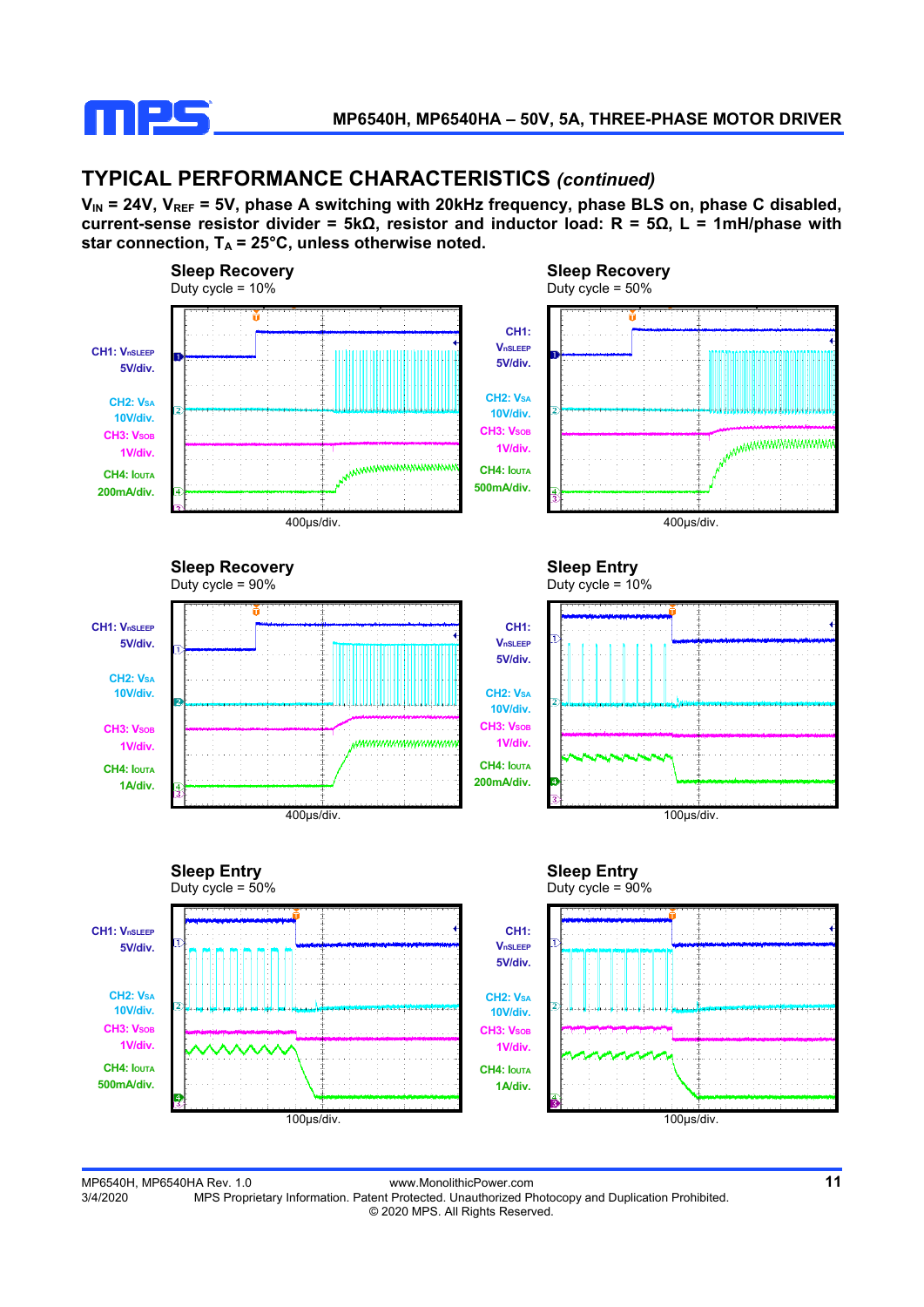

### **FUNCTIONAL BLOCK DIAGRAM**



**Figure 1: Functional Block Diagram**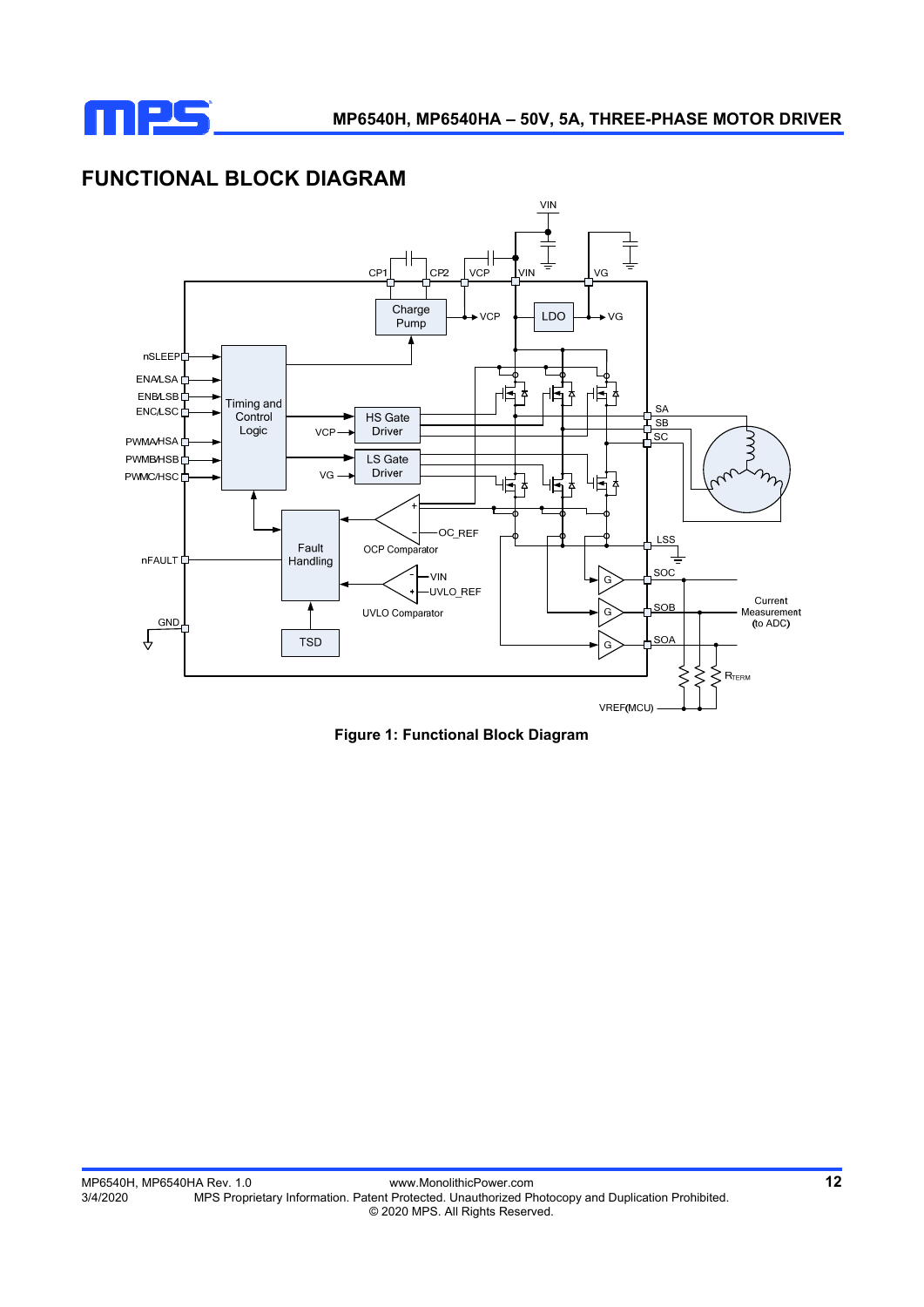

### **OPERATION**

#### **Input Logic**

The MP6540H has three logic input pins (ENA, ENB, and ENC) that enable corresponding outputs (SA, SB, and SC). When ENx is low, the corresponding output is disabled (output is at high impedance), and the PWM input on that phase is ignored. When ENx is high, the output is enabled, and the PWM input controls the state of the output (see Table 1).

| <b>ENx</b> | <b>PWMx</b> | Sx             |
|------------|-------------|----------------|
|            |             | VIN            |
|            |             | GND            |
|            |             | High impedance |

The MP6540HA has separate inputs that enable the high-side MOSFET (HS-FET) and low-side MOSFET (LS-FET) of each phase independently (see Table 2).

**Table 2: HS-FET and LS-FET Input Logic Truth Table** 

| <b>HSx</b> | LSx | Sx             |  |
|------------|-----|----------------|--|
|            |     | High impedance |  |
|            |     | GND            |  |
|            |     | VIN            |  |
|            |     | High impedance |  |

Note that the logic inputs have weak internal pulldown resistors.

#### **nSLEEP Operation**

Driving nSLEEP low puts the device in a lowpower sleep state. In this state, all internal circuits are disabled. All inputs are ignored when nSLEEP is active low. When the device wakes up from sleep mode, there is a delay (about 1ms) before the device responds to the inputs. The nSLEEP input has a weak pull-down resistor.

#### **Current-Sense Amplifiers**

The current flowing in each of the three outputs is sensed by the internal current-sensing circuits. An output pin for each phase sources or sinks a current proportional to the current flowing in each phase. Only the current flowing in the LS-FET is sensed, and this current is sensed in both forward and reverse directions.

To convert this current into a voltage (to input to an A/D converter), a termination resistor  $(R_{TERN})$ is pulled up to the reference voltage. When there

is no current flowing, the resulting output is equal to the reference voltage. When current is flowing, the voltage can be calculated with Equation (1):

$$
V_{SOUT} = V_{REF} + (R_{TERM} \times I_{LOAD}) / 9200
$$
 (1)

To terminate the outputs when using an A/D converter with inputs that are ratiometric to its supply voltage, connect two equal-value resistors to the ADC supply and ground. The resulting ADC code is half-scale at zero current.

Figure 2 shows a simplified drawing of the current measurement circuit.



**Figure 2: Current Measurement Circuit** 

#### **Automatic Synchronous Rectification**

If the output MOSFETs are both turned off when a current is driven through an inductive load, the recirculation current must continue flowing. This current is typically passed through the MOSFET body diodes. To prevent excess power dissipation in the body diodes, the MP6540H implements an automatic synchronous rectification feature.

When both the HS-FET and LS-FET are turned off and the voltage on an Sx output pin is driven below ground, the LS-FET turns on until the current flowing through it reaches near zero, or the HS-FET is commanded to turn on. If Sx rises above  $V_{IN}$ , the HS-FET turns on until the current reaches near zero, or the LS-FET turns on.

#### **nFAULT Output**

The MP6540H provides an nFAULT output pin, which is driven to active low during fault conditions, such as over-current protection (OCP) or over-temperature protection (OTP). nFAULT is an open-drain output and must be pulled up by an external pull-up resistor.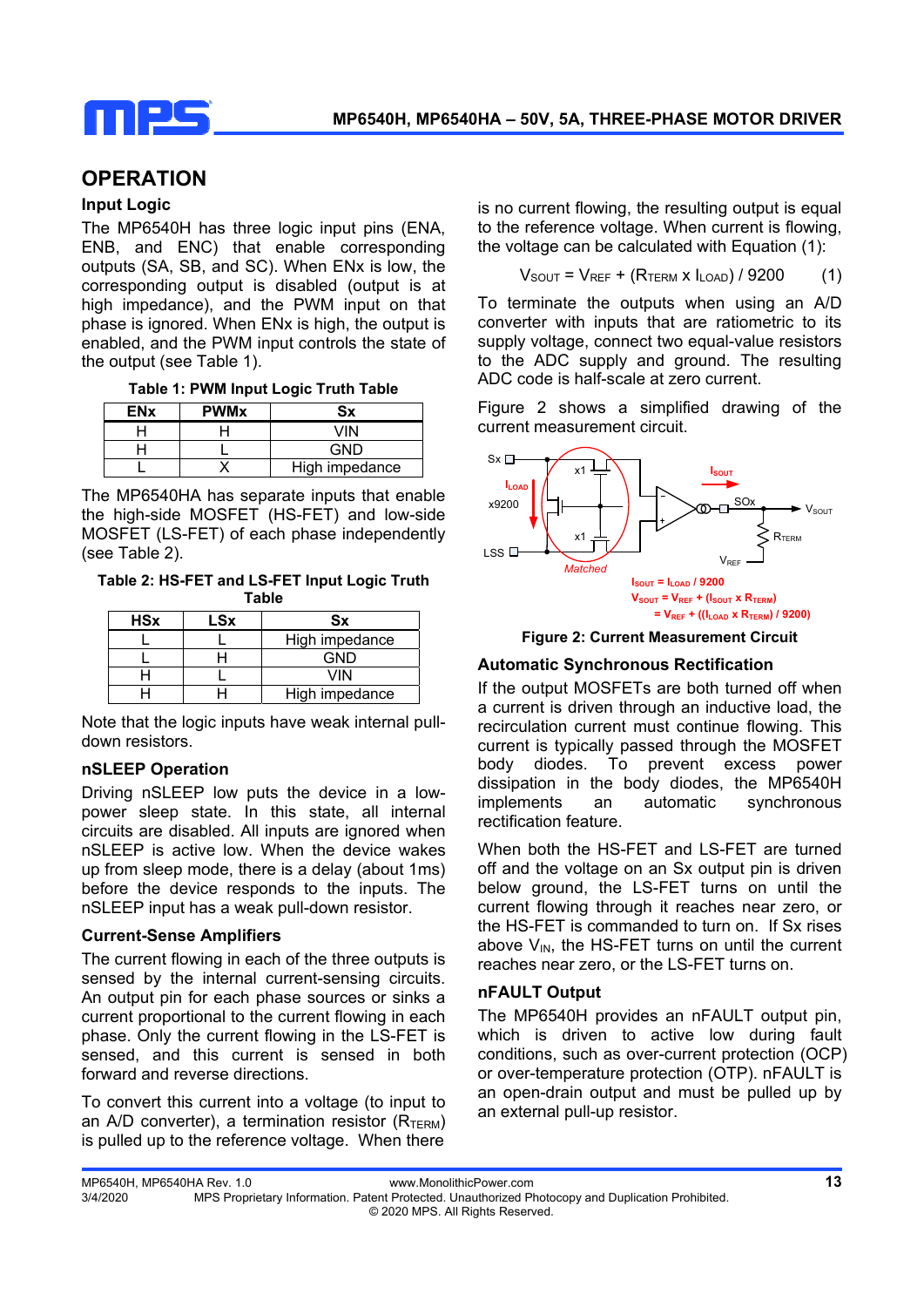

#### **Input Under-Voltage Lockout (UVLO) Protection**

If the input voltage  $(V_{\text{IN}})$  falls below the undervoltage lockout (UVLO) threshold, all circuitry in the device is disabled, and the internal logic is reset. Operation resumes when  $V_{IN}$  rises above the UVLO threshold.

#### **Thermal Shutdown**

If the die temperature exceeds the thermal shutdown threshold of 150 $^{\circ}$ C (T<sub>TSD</sub>), all output MOSFETs are disabled and the nFAULT pin is driven low. Once the die temperature falls to a safe level (about 25°C), operation resumes automatically.

#### **Over-Current Protection (OCP)**

The over-current protection (OCP) circuit limits the current through each MOSFET by disabling its gate driver. If the over-current limit threshold is reached and lasts for longer than the overcurrent deglitch time, all six output MOSFETs are disabled (outputs have high impedance), and nFAULT is driven low. During this time, synchronous rectification decays the current. The outputs are disabled for about 10ms, and are reenabled automatically.

Over-current conditions on both high- and lowside devices (e.g. a short to ground, supply, or across the motor winding) result in an overcurrent shutdown.

For special applications, pull nSLEEP up to VIN with a 50kΩ to 100kΩ resistor to disable overcurrent protection.

Figure 3 shows a simplified diagram of the OCP circuit for an output.



 **Figure 3: OCP Measurement Circuit**

#### **Charge Pump and VG Regulator**

An internal LDO regulator generates a low-side gate drive voltage of about 5.5V. A bypass capacitor between 4.7µF and 10µF is required from VG to ground.

A charge pump generates the gate drive for the HS-FETs. The charge pump requires two external capacitors: a 0.1µF ceramic capacitor with a minimum voltage rating that meets the VIN voltage between CP1 and CP2, and a 1µF ceramic capacitor with a minimum 10V voltage rating between VCP and VIN.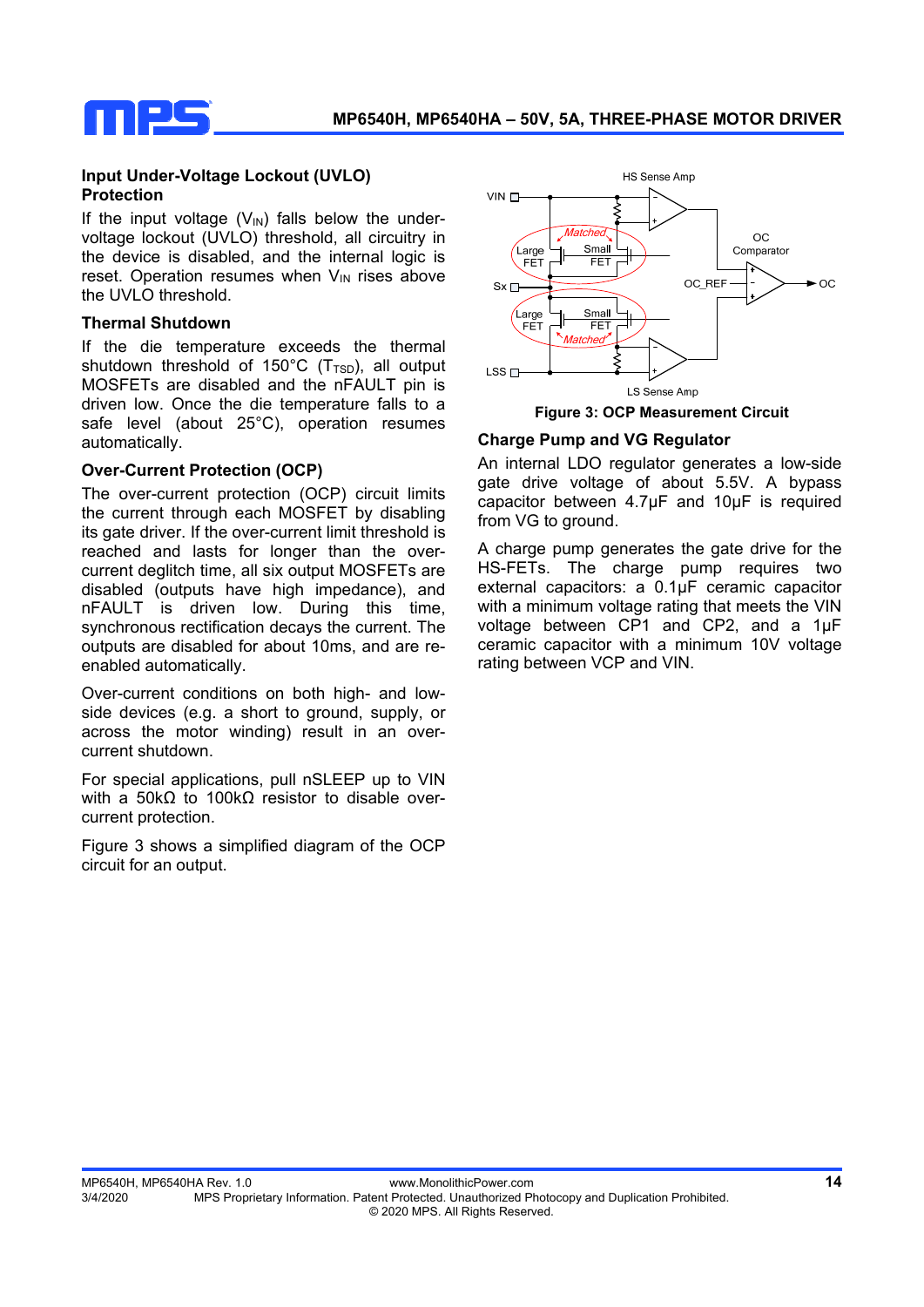

### **APPLICATIONS INFORMATION**

#### **Charge Pump External Capacitors**

Table 3 shows how to select appropriate external charge pump capacitors.

#### **Table 3: External Charge Pump Capacitor Selector**

| Capacitor<br><b>Parameters</b>                         | Min | <b>Nom</b> | <b>Max</b> | Unit |
|--------------------------------------------------------|-----|------------|------------|------|
| CP1 - CP2<br>capacitance                               |     | 0.1        |            | uF   |
| CP1 - CP2 capacitor<br>voltage                         | Vın |            |            |      |
| $V_{CP}$ - $V_{IN}$ capacitance                        |     |            |            | μF   |
| V <sub>CP</sub> - V <sub>IN</sub> capacitor<br>voltage | 10  |            |            | v    |
| V <sub>G</sub> capacitance                             | 4.7 |            | 10         | uF   |
| V <sub>G</sub> capacitor voltage                       | 10  |            |            |      |

#### **PCB Layout Guidelines**

PCB layout is critical for stable operation. For the best results, follow Figure 4, Figure 5, and the guidelines below:

- 1. Place supply bypass and charge pump capacitors as close as possible to the IC (ideally, place them adjacent to the IC pins on the same PCB layer).
- 2. Supply bypass and charge pump capacitors can also be placed on the opposite side of the PCB directly under the IC, using vias to make connections.
- 3. Place as much copper as possible on the long pads.
- 4. Place large copper areas on the pads and on the same outer copper layer as the device.
- 5. Thermal vias can be placed inside the pad area to move heat to the copper layers.
- 6. Place vias just outside the pad area if via-inpad construction is not allowed.



**Figure 4: Recommended PCB Layout** 



**Figure 5: Thermal Vias Outside Pads**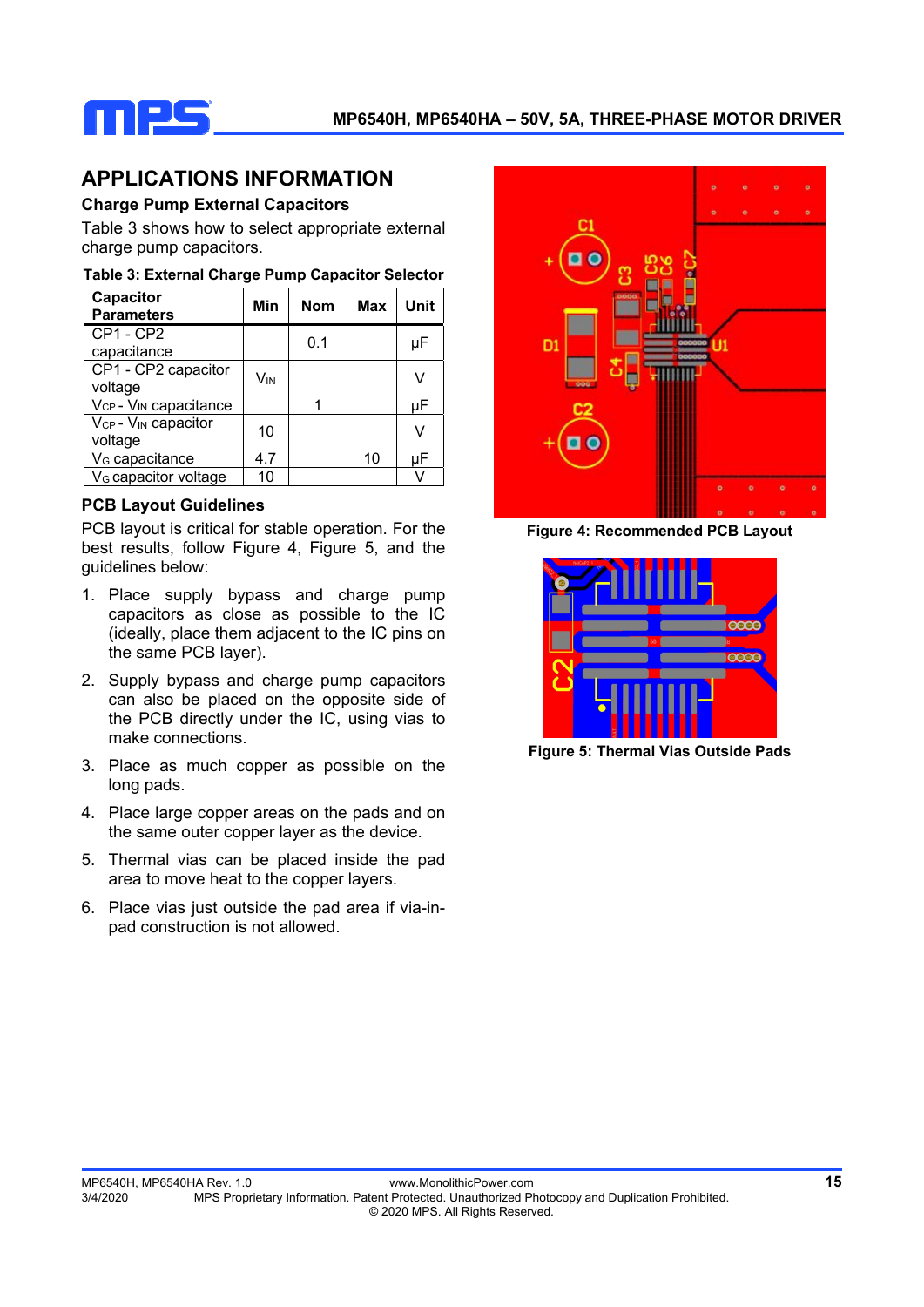![](_page_15_Picture_0.jpeg)

## **TYPICAL APPLICATION CIRCUIT**

![](_page_15_Figure_3.jpeg)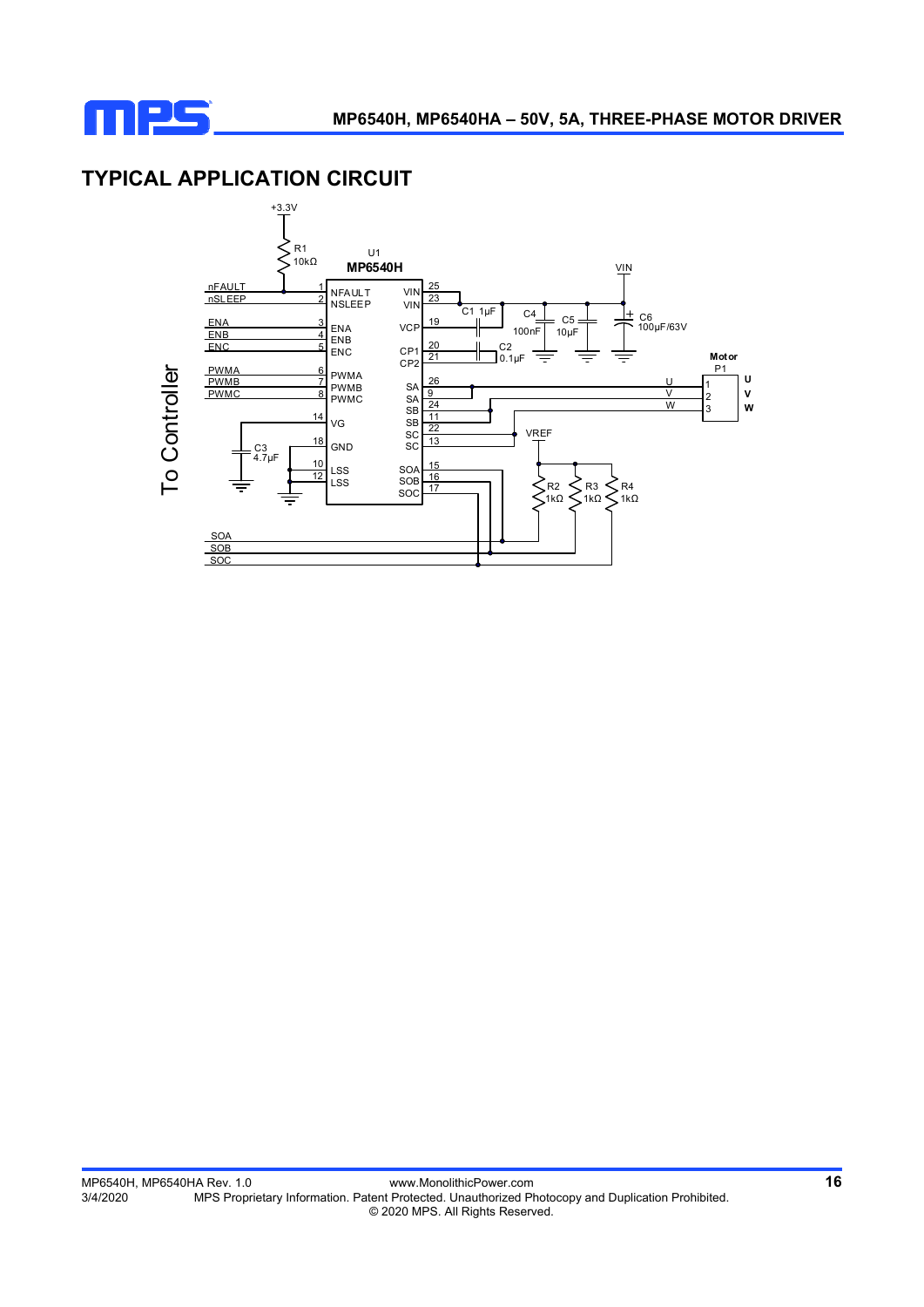![](_page_16_Picture_0.jpeg)

### **PACKAGE INFORMATION**

![](_page_16_Figure_3.jpeg)

TOP VIEW

![](_page_16_Figure_5.jpeg)

BOTTOM VIEW

![](_page_16_Figure_7.jpeg)

![](_page_16_Figure_8.jpeg)

![](_page_16_Figure_9.jpeg)

RECOMMENDED LAND PATTERN

#### NOTE:

**1) ALL DIMENSIONS ARE IN MILLIMETERS. 2) EXPOSED PADDLE SIZE DOES NOT INCLUDE MOLD FLASH. 3) LEAD COPLANARITY SHALL BE 0.10 MILLIMETERS MAX. 4) REFERENCE IS MO-220. 5) DRAWING IS NOT TO SCALE.**